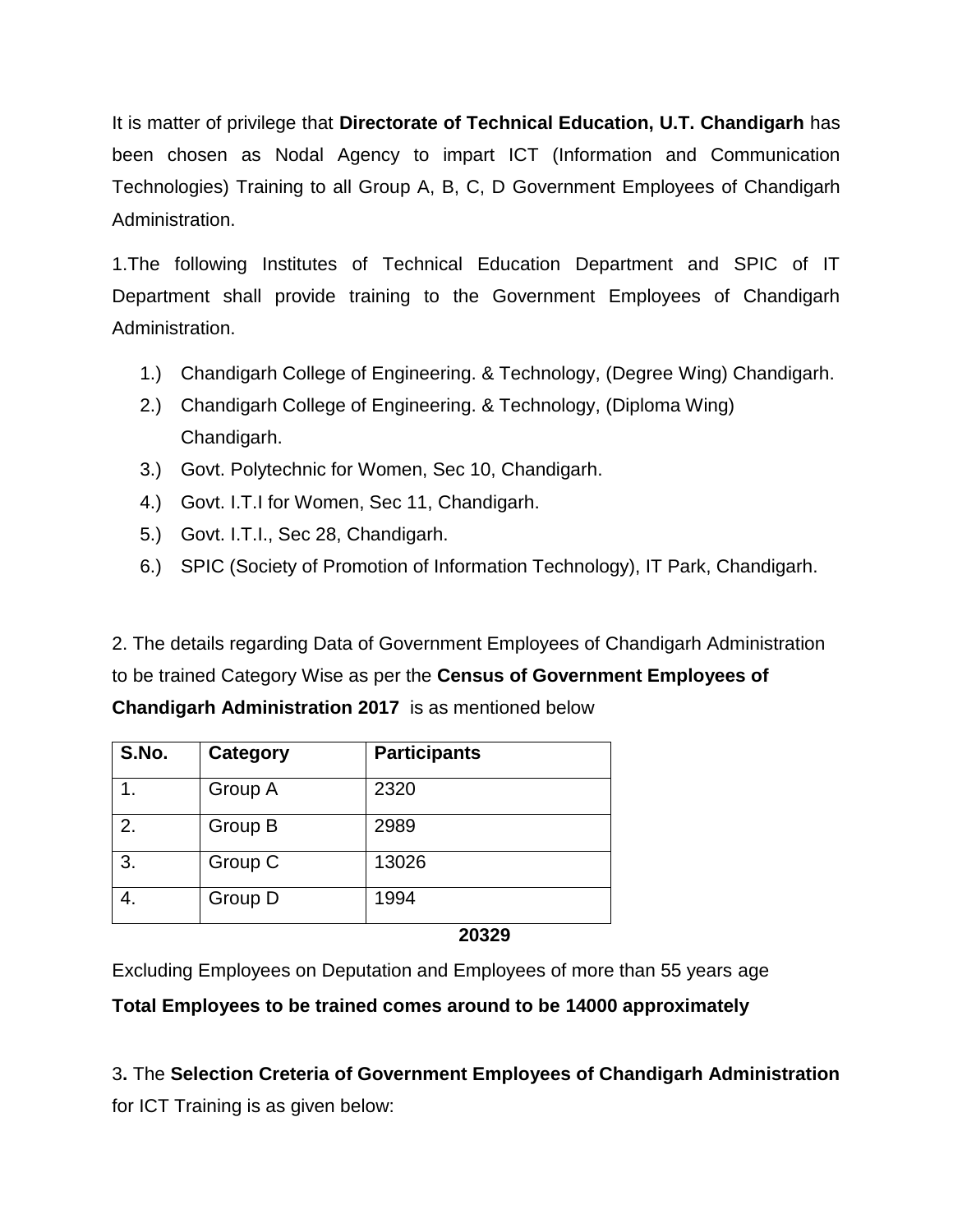- Participants need to register on web portal. It will be on **First Come First Basis.**
- Preference would be given to those employees whose promotion case is under consideration or if any other unavoidable requirement of Employee exist.

The following **terms and conditions** to be considered are:

- Well defined time period would be mentioned in the web portal after that it would not be possible to register.
- If employee could not attend course as per registration due to any circumstances then next chance of registration would be given after one year.
- 100% percent requirement of attendance of trainer and trainee.
- If employee wants to appear for test directly and qualify the exam, then directly the certificate would be awarded.
- If employee could not qualify the examination then one more chance would be given to appear for examination along with other batch participants. If still could not qualify, then he/ she would be allowed to register in the next year.
- Timings for ICT Training would be from 2.00 pm to 6.00 pm and after completion of course, test would be conducted on Friday. If there is any single holiday/ Gazetted holiday during week then ICT Training would be held from 2.00pm to 7.00pm. In case of two holidays, course would be rescheduled after taking approval from DTE.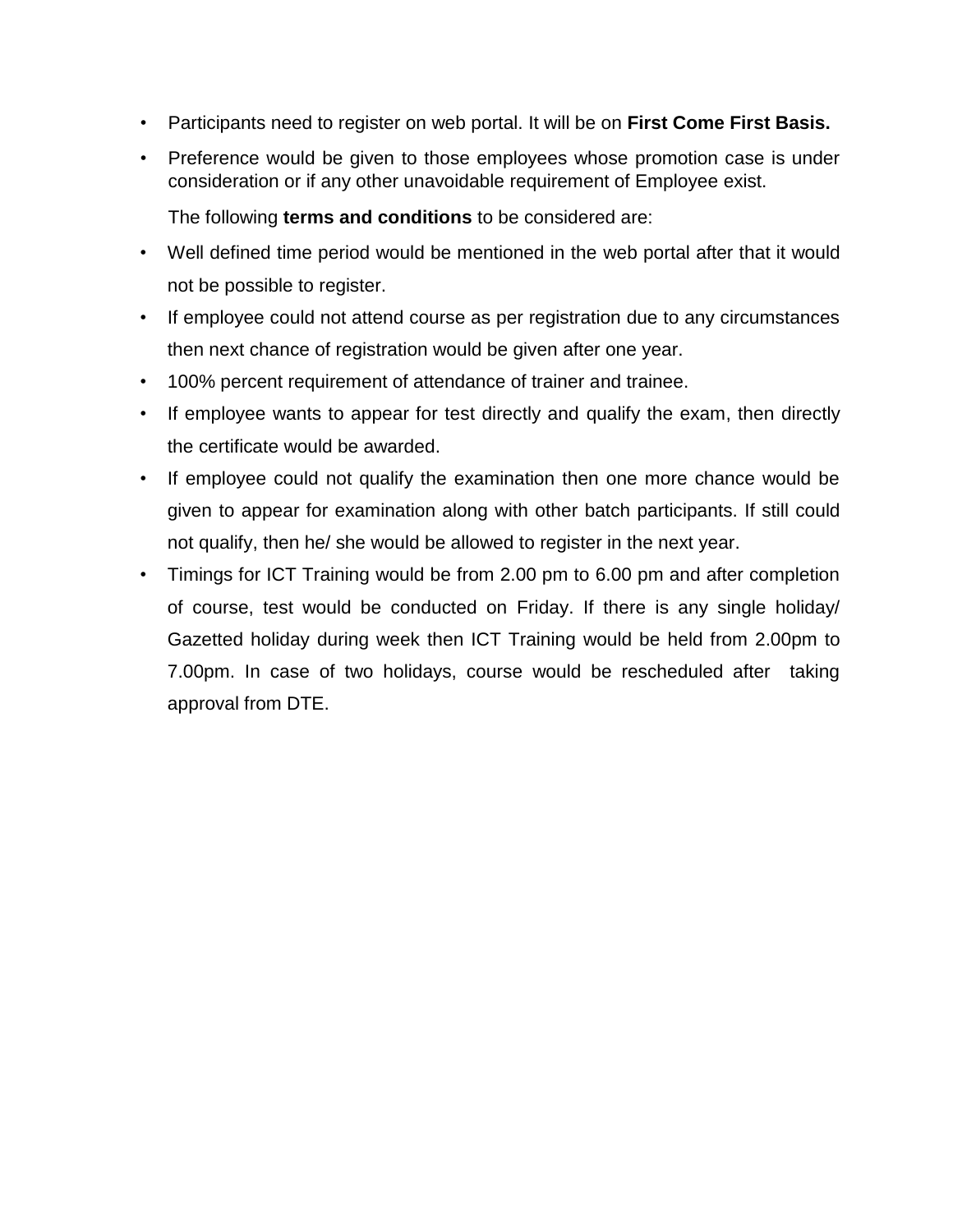#### **Budget approved by FD for IMPARTING ICT TRAINING**

### *Fixed Expenses*

| Sr.<br><b>No</b> | Nature of Work as per proposal approved by   Amount<br><b>Finance Department</b>  |             |
|------------------|-----------------------------------------------------------------------------------|-------------|
|                  | Website updation (Project App to be incorporated<br>in DTE Web portal) (one time) | 45.000/-    |
|                  | Upgradation of Lab (After approval of committee)<br>(For all 5 institutes)        | $5,00000/-$ |

## *Recurring Expenses for Group A, B and C Employees per Batch- Group of 30 participants (Group A) and 20 participants (Group B & C)*

| S.No. | Nature of Work as per proposal approved by<br><b>Finance Department</b>             | <b>Amount</b> |
|-------|-------------------------------------------------------------------------------------|---------------|
| 1.    | Remuneration for faculty member and student                                         |               |
|       | Amount proposed for Faculty member @450 per<br>hour after duty hours 9.00 to 5.00pm | 2250/         |
|       | Amount proposed for Student @100/- per day                                          | 500/          |
|       | Amount proposed for MTS @ 100/- per day                                             | 500/          |
| 2.    | Refreshment for 30 participant@20/- per participant                                 | $3000/-$      |
|       | Refreshment for 20 participant@20/- per participant                                 | $2000/-$      |